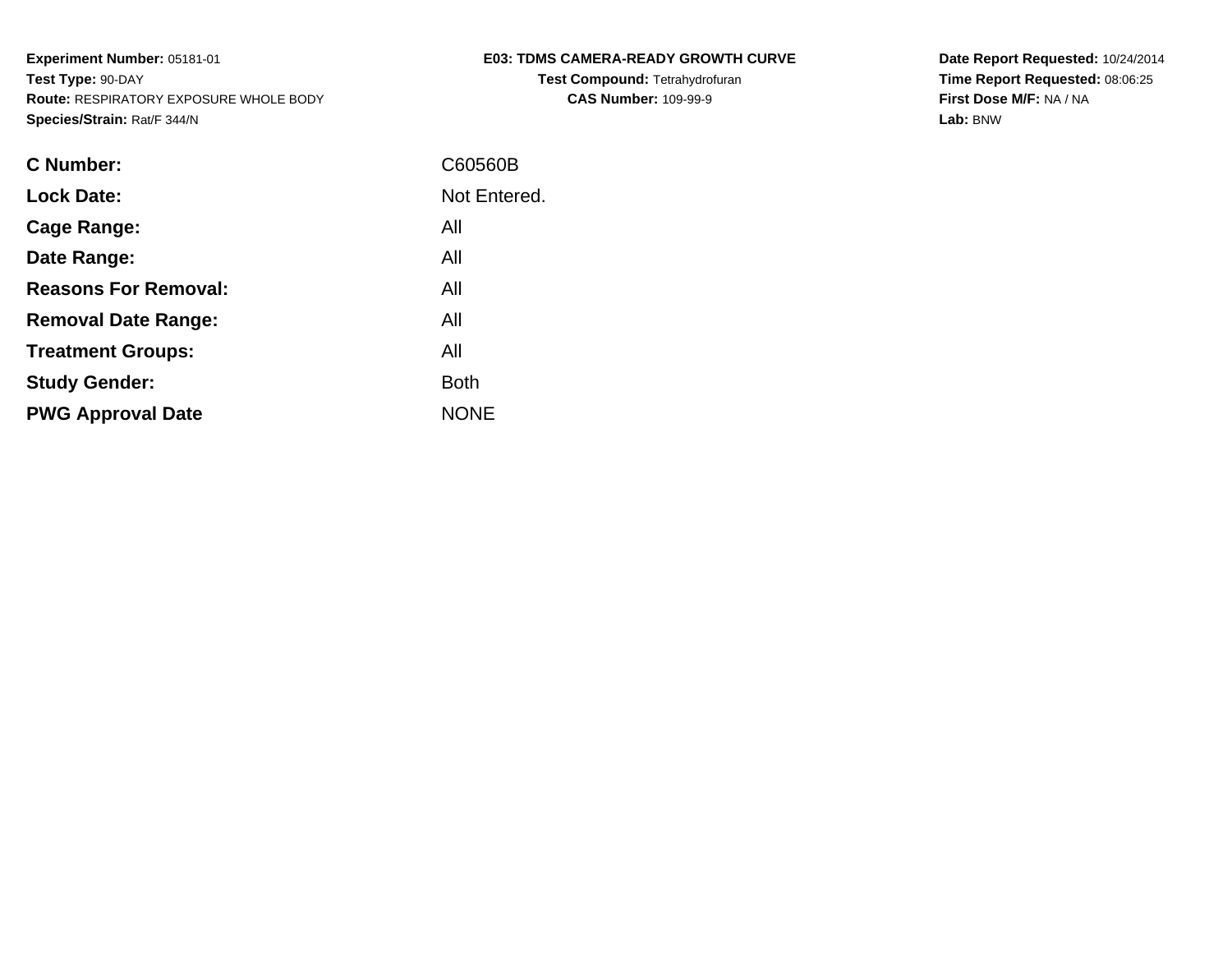## **E03: TDMS CAMERA-READY GROWTH CURVE**

**Test Compound:** Tetrahydrofuran**CAS Number:** 109-99-9

**Date Report Requested:** 10/24/2014**Time Report Requested:** 08:06:25**First Dose M/F:** NA / NA**Lab:** BNW

**MALE** 



Page 2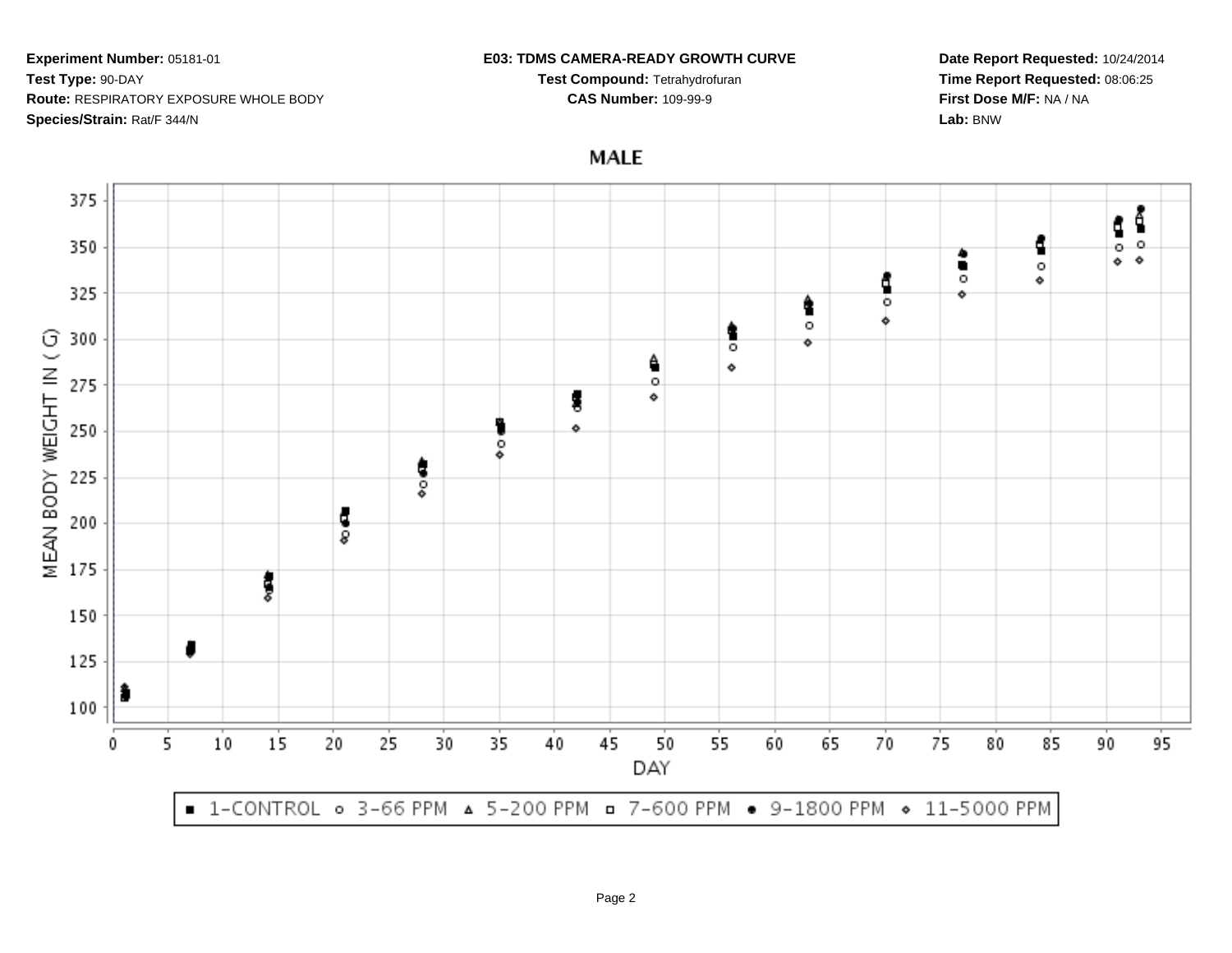## **E03: TDMS CAMERA-READY GROWTH CURVE**

**Test Compound:** Tetrahydrofuran**CAS Number:** 109-99-9

\*\*\*END OF MALE DATA\*\*\*

**Date Report Requested:** 10/24/2014**Time Report Requested:** 08:06:25**First Dose M/F:** NA / NA**Lab:** BNW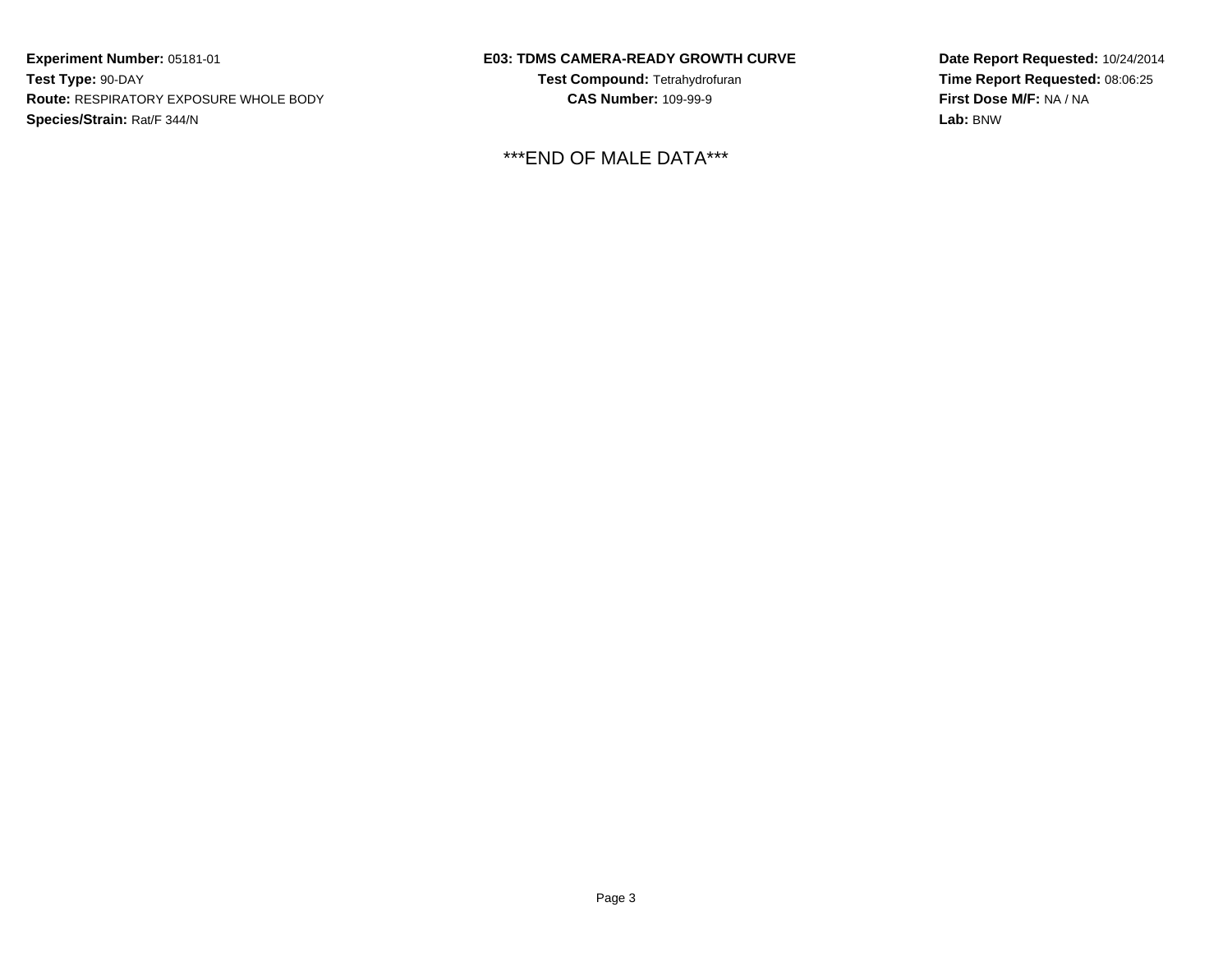## **E03: TDMS CAMERA-READY GROWTH CURVE**

**Test Compound:** Tetrahydrofuran**CAS Number:** 109-99-9

**Date Report Requested:** 10/24/2014**Time Report Requested:** 08:06:25**First Dose M/F:** NA / NA**Lab:** BNW



**FEMALE**